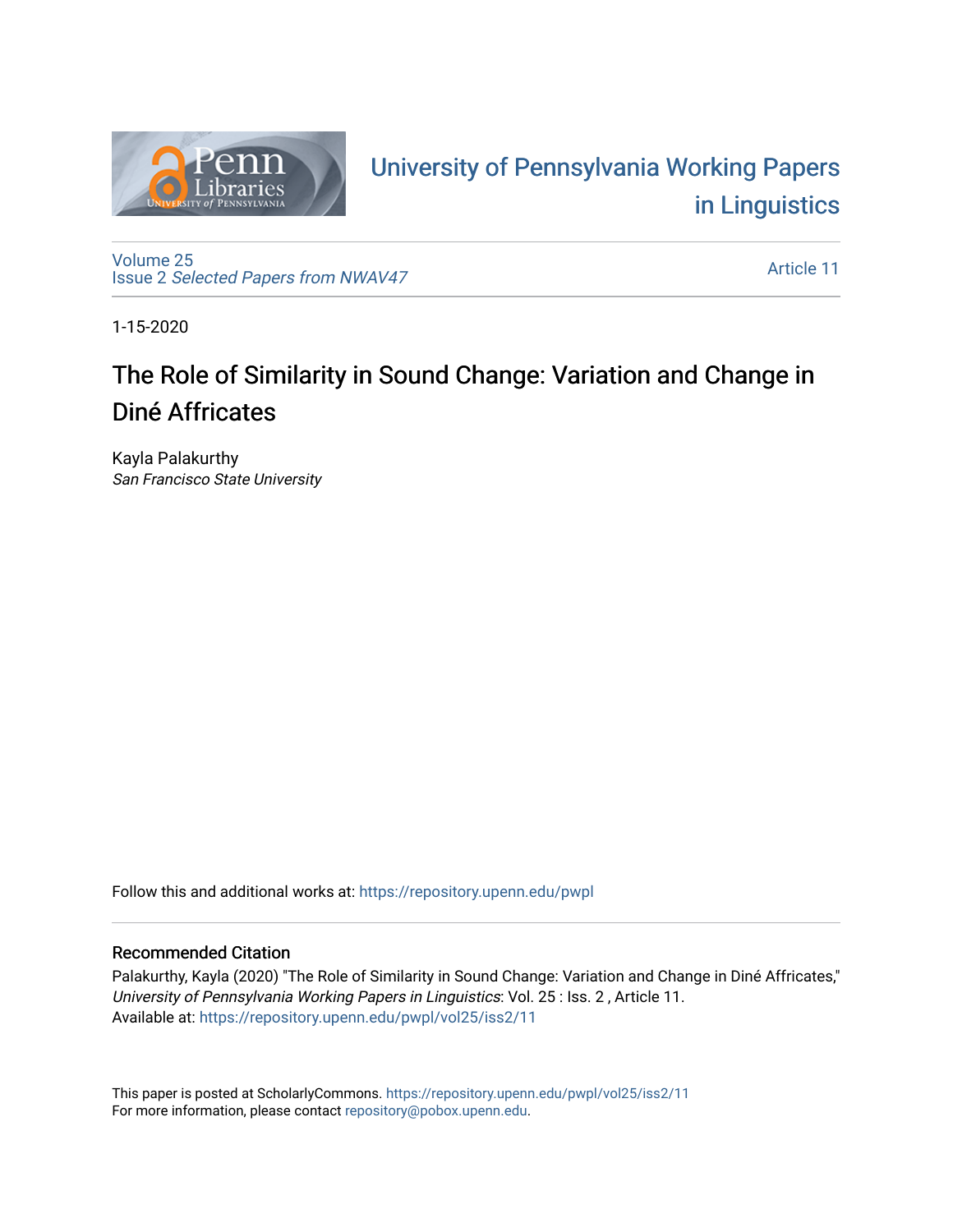# The Role of Similarity in Sound Change: Variation and Change in Diné Affricates

# **Abstract**

Studies have often documented an increase in variation and frequency of change in communities undergoing language shift. Segments that are similar across languages appear particularly vulnerable to change through phonemic transfer or subphonemic convergence with a socially-dominant language. However, phonetic documentation of specific changes in minority languages is limited, and what constitutes similarity remains vague. This paper presents a study of incipient sound changes in the Diné bizaad (Navajo) laterally-released alveolar affricates. Variation among proficient speakers points to the relevance of phonetic similarity in these changes, confirmed through acoustic analysis, while the strong correlation with age suggests external pressure, as younger speakers have less exposure to the Diné language and are more likely to substitute English clusters for Diné affricates. Overall, this study shows how multiple motivators can be identified for changes in a threatened language that otherwise appear to be straightforward substitutions from a dominant language.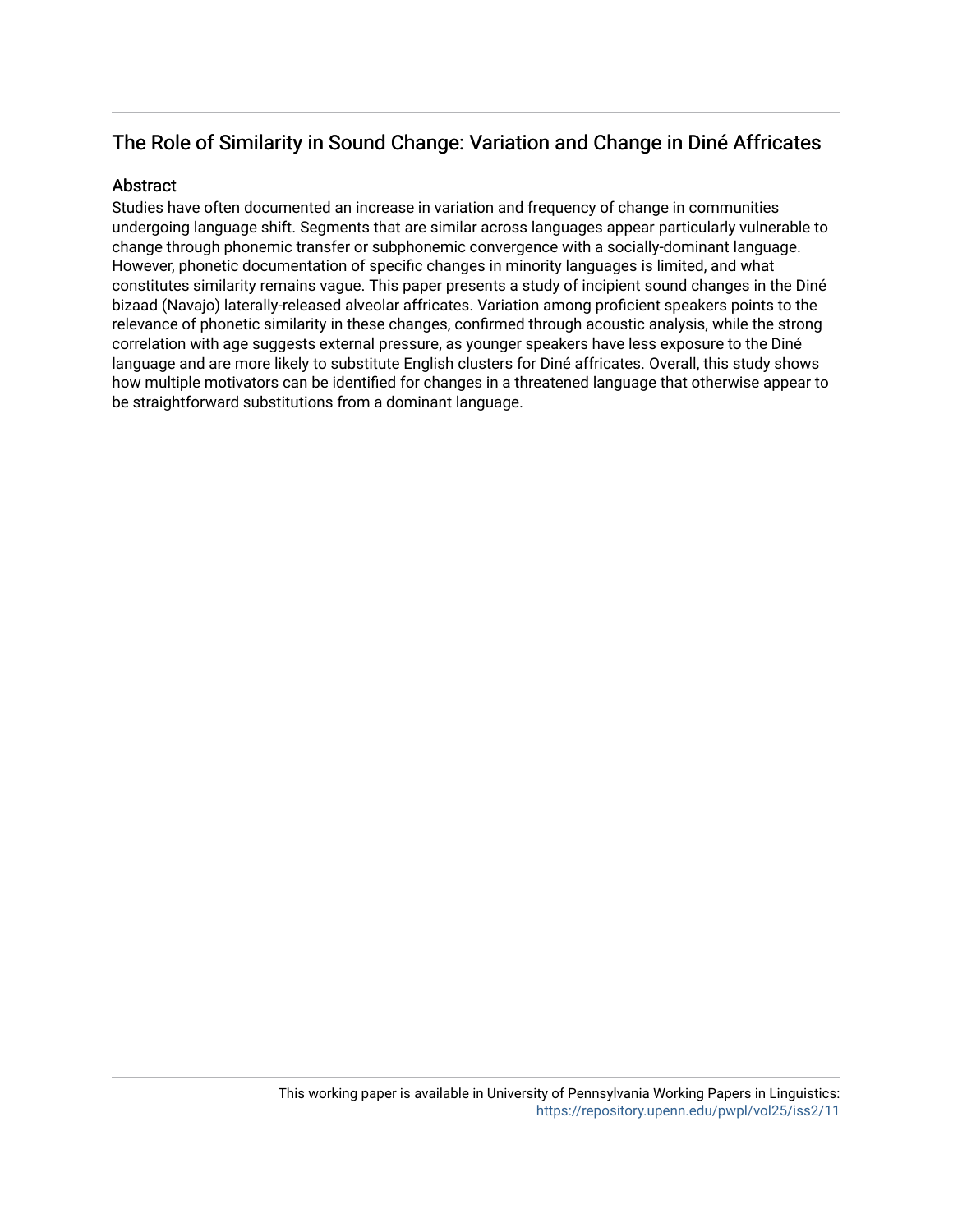# **The Role of Similarity in Sound Change: Variation and Change in Diné Affricates**

Kayla Palakurthy\*

### **1 Introduction**

Many studies have documented an increase in variation and frequency of change in speech communities experiencing language shift (Cook 1989, Wolfram 2002, Bird 2008), with changes in minority languages typically attributed to external pressure arising from language contact with a socially dominant language or internal pressure as a result of imperfect language transmission (Campbell and Muntzel 1989). Changes in these contexts may also have multiple motivators (Dorian 1993).

A notable pattern in documented sound changes is that segments that are phonologically similar between languages may be particularly vulnerable to changes. Examples include changes in Northern Paiute, a Uto-Aztecan language spoken in California and Nevada, where the youngest speaker was found to categorically substitute English /s/ for Northern Paiute /ç/, and English /ʃ/ for a palatalized allophone after the vowel /i/ (Babel 2009). Likewise, in Kwak'wala, a Wakashan language spoken in British Columbia, younger speakers substitute the English cluster /gl/ for  $\sqrt{\pi}$ ?/ due to pervasive English usage in the community (Goodfellow 2005). Similarity can also lead to subphonemic changes, such as increasing aspiration in Māori voiceless stops due to influence from the similar New Zealand English voiceless stops (Harlow et al. 2009). However, much remains unknown about changes between similar sounds because overall phonetic documentation of changes in endangered languages remains limited, and synchronic patterns of phonetic variation and sound change are especially under-described.

Given this background, this paper analyzes variations:  $\sqrt{t}l' \sim /kl$  and  $\sqrt{t}l' \sim /k\sqrt{k'}$  in Diné bizaad, a Southern Dene language spoken in the present-day American Southwest. Through acoustic description alongside a statistical analysis of the linguistic and social structure of this variation amongst 51 speakers, this paper presents evidence for incipient sound change in unaspirated  $\partial \hat{U}$  and ejective  $\widehat{H'}$ . The observed changes are motivated both by internal and external factors, including a high degree of similarity between Diné bizaad /t ͡l/ and English /kl/.

#### **2 Background**

Contemporary Diné bizaad, or Navajo, is spoken by over 150,000 speakers (Census 2010), mostly in and around the Navajo Nation, which spans Arizona, New Mexico and Utah. Diné bizaad retains a large and active population of middle-aged and older speakers, though like many languages indigenous to North America, it is threatened by intergenerational shift to English (House 2002), and most speakers are bilingual.

The sounds targeted here for analysis are part of the Diné laterally-released affricate series: unaspirated  $\hat{H}/\langle dl \rangle$ , aspirated  $\hat{H}/\langle tl \rangle$ , and ejective  $\hat{H}/\langle tl \rangle$ . These phonemes have been reconstructed to Proto-Dene and are present throughout the family (McDonough and Wood 2008). Beyond brief descriptions, these segments have not received much scholarly attention, and variable pronunciation has not been documented in work on Diné bizaad. However, variants with velar onsets have been recorded in related Dene languages (Rice 1989, de Reuse 2006), and changes /tl/ > /kl/, along with the reverse, are common cross-linguistically (Blevins and Grawunder 2009). Relatedly, the English cluster /kl/ is a common substitution for  $\widehat{H'}$  in loans such as *Beclabito*, the name for a town on the Navajo Nation, from *Bitɬ'ááh Bito* 'spring underneath' (Young and Morgan 1987: 251).

 <sup>\*</sup>This research was supported by an NSF GRFP (2014178334) and an NSF DEL DDRIG (1713793). Ahéhee' to the 51 Diné participants, Kendralyn Begay, Mikaela Moore, and Steven Castro for transcription/translation, and to Barsine Benally, Louise Ramone, and Melvatha Chee for help in recruiting. I am grateful for support from the Navajo Nation Historic Preservation Department. Thank you to Marianne Mithun, Matt Gordon, Eric Campbell, and Lorene Legah for feedback, Morgan Sleeper and Jessica Love-Nichols for verifying phonetic transcriptions, and BIDS for statistics consulting.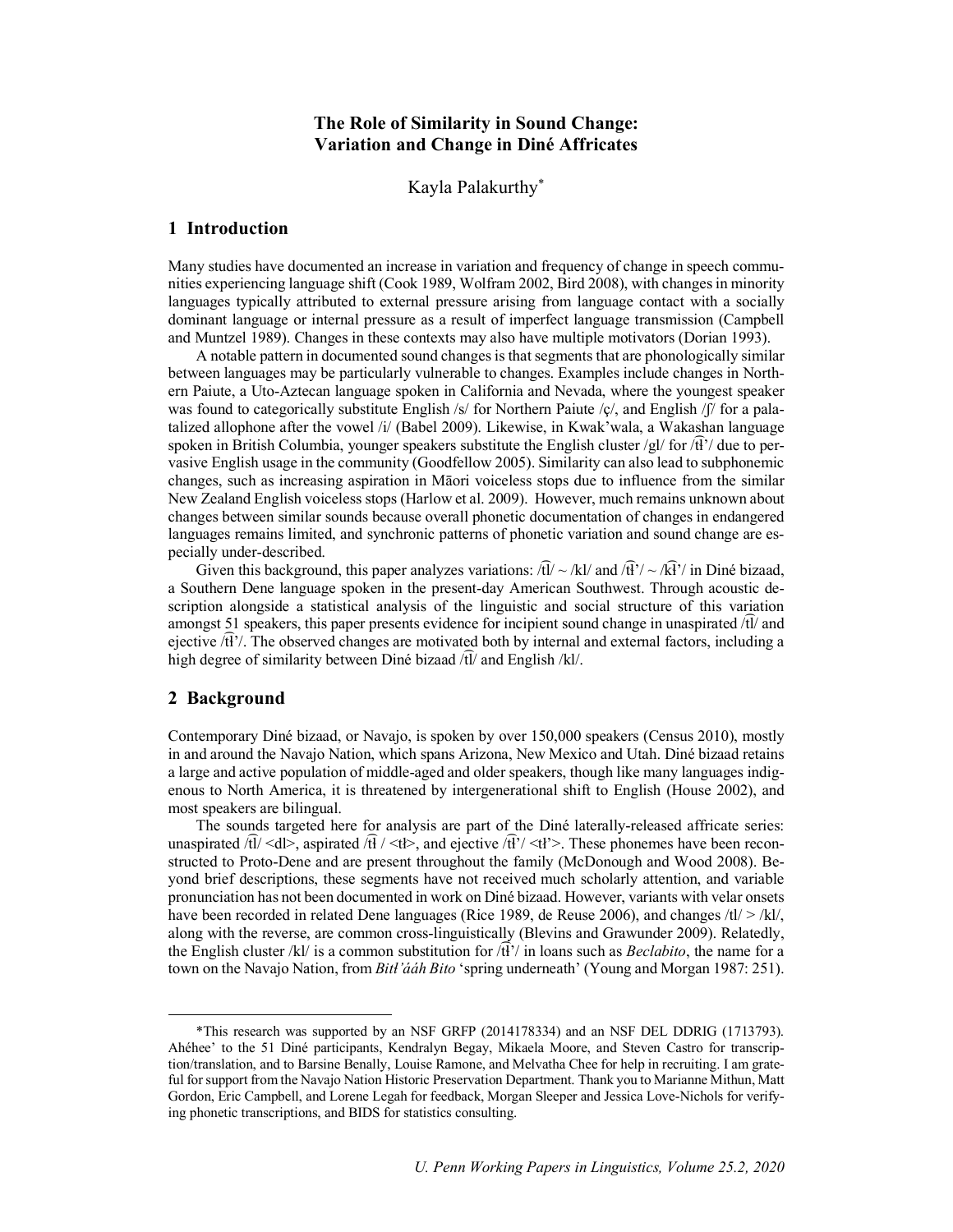Cross-linguistically, variation between  $\widehat{fU} \sim /kl$  has a well-attested phonetic motivation. Extensive research has demonstrated that /tl/ and /kl/ clusters are acoustically similar and easily perceptually confused (Kawasaki 1982, Flemming 2007, Hallé and Best 2007). Speakers of some languages, such as Hebrew, do phonemically and acoustically distinguish between these clusters (Hallé and Best 2007), but the contrast is rare typologically (Bradley 2006, Flemming 2007), and changes  $/tl$  > /kl/, and /kl/ > /tl/, are typologically widespread (Blevins and Grawunder 2009).

### **3 Data and Methods**

Data for this analysis come from interviews recorded in 2016–2017 with 51 bilingual Diné bizaad/English speakers as part of a broader project investigating sociolinguistic variables and language attitudes (Palakurthy 2019a). The interviews included demographic questions in English, a Diné bizaad word list elicited through oral translation from English, a Pear Film retelling, a personal narrative recounted in Diné bizaad, and a discussion in English about language usage and attitudes. The interviews are available online through the Alaska Native Language Archive (Palakurthy 2019b). In forthcoming examples, citations will refer to the archive identifier and timestamp.

Table 1 presents the distribution of participants by relevant social factors. The category Speaker Background is based on self-reported first language and current language usage: Heritage Speakers are those that grew up hearing and speaking Diné bizaad, but now primarily use English, Simultaneous bilinguals are those who have spoken both languages since birth, L1 Diné bizaad Bilinguals grew up with Diné bizaad as a first language and learned English later, while L1 English Bilinguals first acquired English and later Diné bizaad.

| Factors    | Levels                       | Number of Participants |
|------------|------------------------------|------------------------|
| Region     | Western (Arizona)            | 29                     |
|            | Eastern (New Mexico)         | 22                     |
| Gender     | Men                          | 20                     |
|            | Women                        | 31                     |
| Age        | Younger speakers (18–38)     | 14                     |
|            | Middle-aged speakers (39–58) | 22                     |
|            | Older speakers (59-78)       | 15                     |
| Speaker    | Heritage Speakers            | 8                      |
| Background | L1 English Bilinguals        | 2                      |
|            | L1 Diné bizaad Bilinguals    | 37                     |
|            | Simultaneous Bilinguals      |                        |

#### Table 1. Background of Participants.

Tokens of unaspirated  $\sqrt{t}$  (n=209) and ejective  $\sqrt{t}$  (n=520) were extracted from the wordlist and connected speech data. The aspirated affricates were not analyzed and will not be discussed due to low token numbers, though the available tokens show similar patterns to the other affricates. After segmenting the affricates in Praat, each token was coded for an audible velar or alveolar onset. A comparison of the acoustic cues of the unaspirated stops  $/t/(n=133)$  and  $/k/(n=181)$  was conducted using wordlist data from the same speakers in order to assess the acoustic effects of the lateral release on cues for place of articulation.

Spectral peak and VOT were targeted as acoustic measurements intended to serve as acoustic correlates to place of articulation (Stevens and Blumstein 1978, Kent and Read 1992).<sup>1</sup> Alveolar stop releases with a short front cavity tend to have higher frequency peaks of energy, while velar stops have a larger front cavity and lower frequency peaks in spectra (Johnson 2003). Spectral measurements follow Sundara 2005 and Chodroff and Wilson 2014 in resampling the audio at 16000 Hz,

<sup>&</sup>lt;sup>1</sup>While stop burst frequency was intended to serve as an acoustic correlate for place of articulation, the measurements showed a bi-modal distribution with frequencies clustered around 2000Hz and 5000Hz for both velar and alveolar onsets. Therefore, though spectral peak provides information about the spectral shape of these segments, this measurement does not consistently correlate with annotated place of articulation.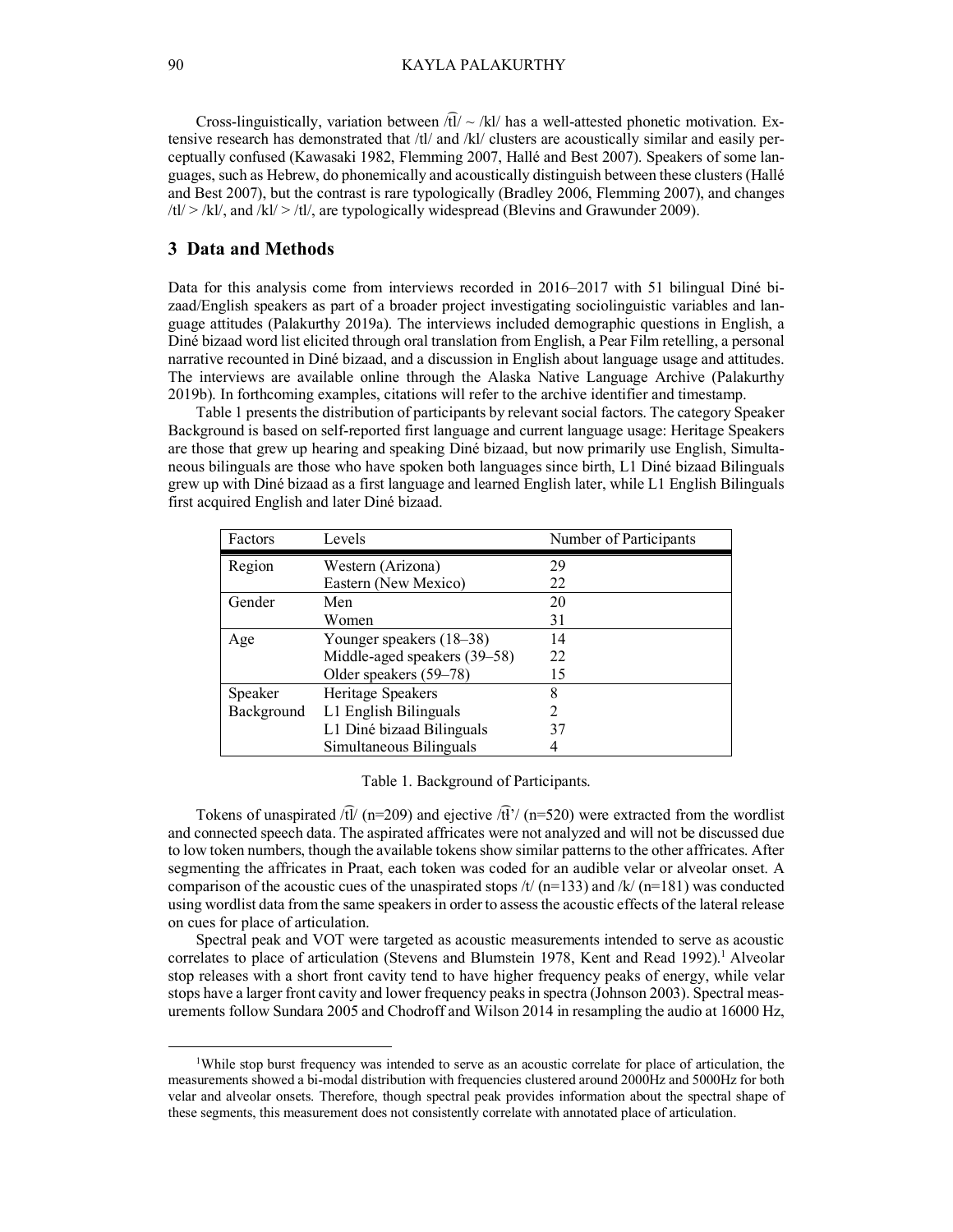pre-emphasized by 6dB above 1000Hz, and high-pass filtered at 200Hz. Praat scripts were used to measure the peak frequency of the highest amplitude peak between 500–6000Hz with the release of the stop as the window of analysis. VOT was measured in Praat from the release of the stop until the onset of voicing of either the following vowel with the ejectives, or of the lateral in the case of the unaspirated stops. It was difficult to consistently distinguish the stop burst from the onset of lateral frication, so VOT was used as a measure of duration instead of duration of the burst alone. For the ejectives, VOT measurements include a long period of silence. There were a number of ejective releases, and one unaspirated release where there was no audible lateral:  $\langle \hat{H}^2 \rangle > \langle t \rangle$ . This was indicated by a categorical coding of AUDIBLE LATERAL: YES or NO.

After collecting the acoustic measurements, each token was annotated for the linguistic and social factors shown in Table 2 along with AGE in years. Two logistic regression models were fit to ONSET PLACE using glm and glmer (Bates et al. 2015) in R (R Core Team 2017). Post-hoc contrasts were analyzed using the multcomp package (Hothorn et al. 2008).

| Variables              | Levels                   | Unaspirated | Ejective n |
|------------------------|--------------------------|-------------|------------|
|                        |                          | n           |            |
| <b>ONSET PLACE</b>     | Alveolar                 | 173         | 305        |
|                        | Velar                    | 36          | 215        |
| <b>SOURCE</b>          | Wordlist                 | 91          | 368        |
|                        | Discourse                | 118         | 152        |
| <b>FOLLOWING VOWEL</b> | a                        | 58          | 45         |
|                        | e                        | 21          | 24         |
|                        | 1                        | 27          | 240        |
|                        | $\Omega$                 | 103         | 211        |
| PHONETIC ENVIRONMENT   | Word-initial             | 9           | 393        |
|                        | $V_{N}$                  | 82          | 86         |
|                        | $C_{\perp}$              | 118         | 41         |
| <b>AUDIBLE LATERAL</b> | Yes                      | 208         | 389        |
|                        | No.                      |             | 131        |
| <b>GENDER</b>          | Man                      | 86          | 219        |
|                        | Woman                    | 123         | 301        |
| <b>REGION</b>          | East (New Mexico)        | 75          | 230        |
|                        | West (Arizona)           | 134         | 290        |
| LANGUAGE BACKGROUND    | Heritage Speaker         | 24          | 64         |
|                        | L1 Both Bilingual        | 14          | 26         |
|                        | L1 Diné bizaad Bilingual | 163         | 414        |
|                        | L1 English Bilingual     | 8           | 16         |

Table 2. Annotated Categorical Variables and Levels

### **4 Results**

Across both segments, speakers favor alveolar onsets in 66% of total tokens. The variants are equally common in wordlist and narrative data, suggesting that these forms are not overtly stigmatized. Though not statistically significant, velar onsets are most common across both types of affricates before the vowel /i/. More variation in this phonetic environment is in line with research demonstrating that acoustic differences between velar and alveolar stops are minimal before high front vowels (Plauché 2001). Table 3 presents an overview of the distribution of each variant.

Table 3 shows that speakers strongly favor alveolar onsets at 83% for the unaspirated stops with minimal intraspeaker variation; only four speakers produce tokens of both variants. Most of the unaspirated affricates with velar onsets are produced by young women who realize 63% of their tokens with [kl] versus 21% among young men. The ejective affricates show a more balanced distribution, though alveolar onsets are still favored at 59%. There is also much more intraspeaker variation in the ejective affricates; 38 speakers use both variants.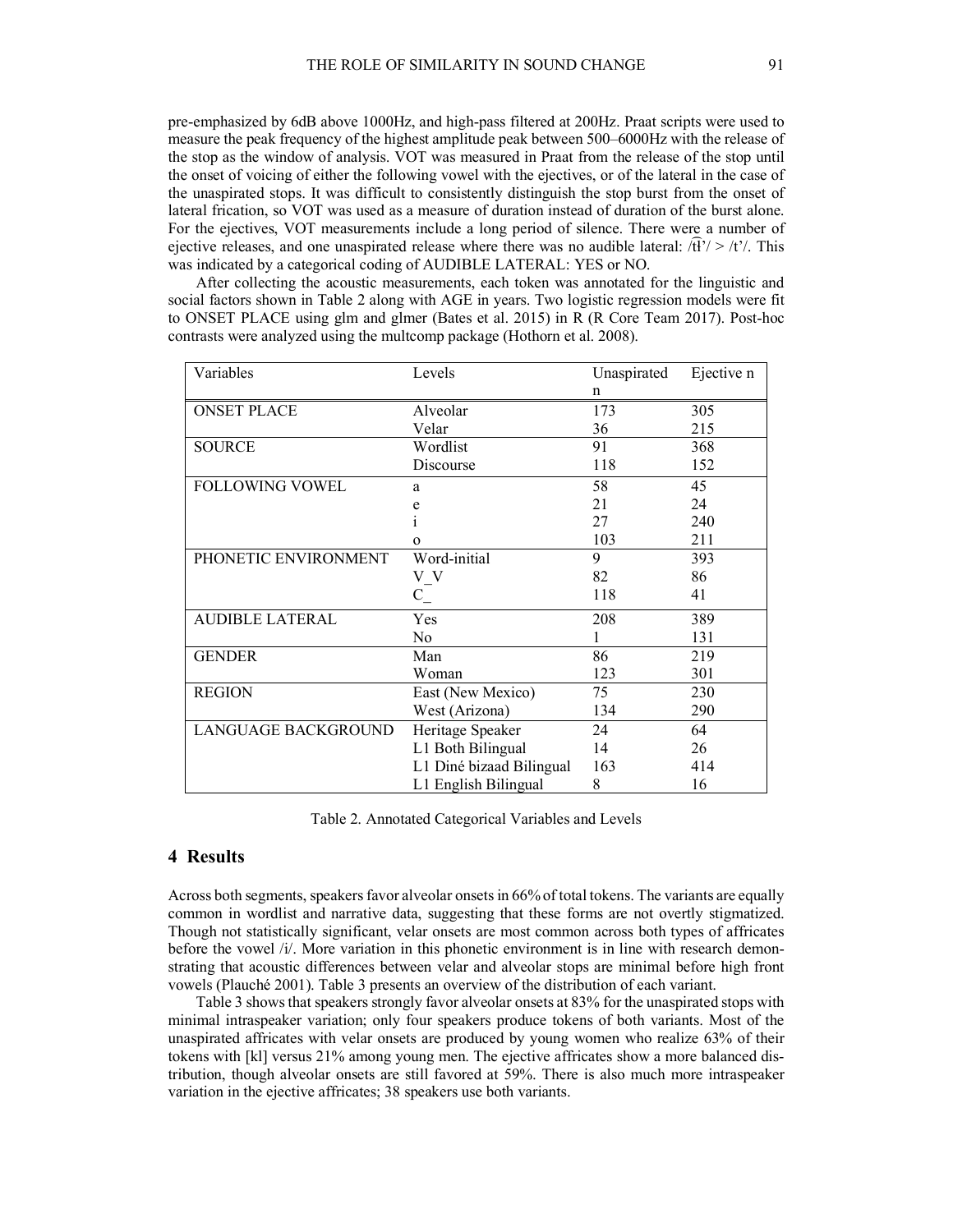| Place of Onset Articulation | Unaspirated | Ejective    | Total     |
|-----------------------------|-------------|-------------|-----------|
| Alveolar                    | 173(83%)    | $305(59\%)$ | 478 (66%) |
| Velar                       | 36(17%)     | $215(41\%)$ | 251(34%)  |
|                             | $n=209$     | $n=520$     | $n=729$   |

Table 3. Distribution of Affricates by Place of Articulation

The onset variation in these sounds is not particularly salient to participants; only Navajo language teachers commented on the variation. For instance, Peggy Manygoats, a Navajo language teacher in Page, Arizona says, "With the consonants, the <tł'>, anything they don't see as English [is difficult for students]" (18106-14 0:26:09). Mrs. Manygoats ascribes the pronunciation difficulty in the ejective affricates to the vast difference between these Diné sounds and English consonants. Mary Whitehair Frazier, a Navajo language teacher in Albuquerque, echoes a similar sentiment: "And then the younger generation because of the pronunciation, because of the Navajo sounds, especially the glottalized and the digraphs, they're not hearing it, so like *tł'ízí*, it becomes *kłízí.*" (18106-29 0:29:17).

#### **4.1 Acoustic Results**

As shown in figure 1, while the plain stops /t/ and /k/ are well-differentiated from each other in VOT: VOT mean for /k/ is 26ms (sd=10) and for /t/ is 14ms (sd=6), there is much more overlap and no statistically significant difference between the VOT of [tt] and [kl] (p=0.53). The lateral release lengthens the plosive onset for both alveolar and velar segments and obscures the contrast. The  $[\hat{t}]$ variant has a mean VOT of  $40\text{ms}$  (sd=20) compared with a mean of  $32\text{ms}$  (sd=18) for [kl], very similar to the mean VOT of the plain stop /k/. Present VOT values are similar to earlier measurements for  $\widehat{\text{t1}}$  (mean=42, sd=20) (McDonough and Ladefoged 1993). In these segments, the lateral releases of the unaspirated affricates are fully voiced by most speakers; this differs from earlier descriptions that describe the voicing of the lateral as beginning one-third of the way into the lateral.



Figure 1. VOT of Unaspirated Stops and Affricates

Figure 2 shows that the plain unaspirated stops are similarly well-differentiated by spectral peak with a mean peak for  $/t/$  of 4072Hz (sd=1578) and a mean peak for  $/k/$  of 1480Hz (sd=866). The variant [kl] likewise has a lower spectral peak than [tl] ( $p<0.05$ ), though as demonstrated by the length of the boxplots, there is substantial variance in these values. Whereas in English the lateral release of medial /dl/ moves the spectral peak closer to the acoustic realization of /g/, in Diné bizaad, the mean spectral peak of  $\sqrt{t}$  3980Hz (sd=1451) remains similar to plain /t/ and higher than the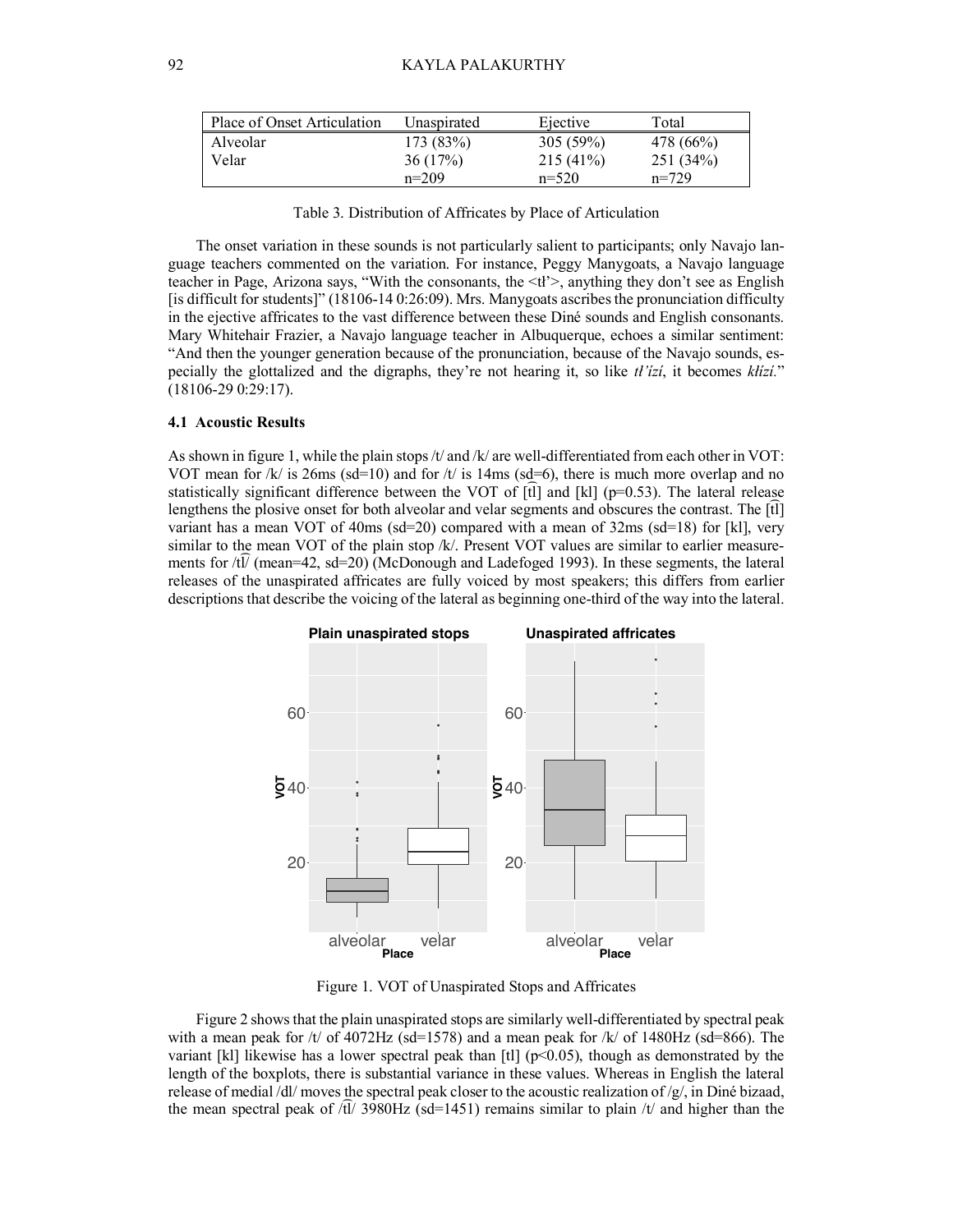mean peak of 3357Hz (sd=1876) for [kl].

A similar comparison with plain ejectives is not available, but an analysis of VOT values by onset place and age group shows that the VOT of ejective affricates with velar onsets is longer than ejective affricates with alveolar onsets: the mean VOT for  $[\widehat{k}^2]$  is 109ms (sd=39) compared with 100ms (sd=36) for  $[\hat{t}^T]$ , though this difference is only significant for older speakers (p<0.001). Figure 3 shows VOT by onset place and age group. These VOT values are much shorter than previous measurements reported for  $\hat{\vec{R}}$ '/ (mean=157ms; sd=40) (McDonough and Ladefoged 1993: 154).

Spectral peak measurements for the ejective affricates differ significantly by onset place of articulation again only among the older speakers (p<0.001). Overall tokens of  $[\hat{\vec{k}}^{\gamma}]$  have a mean frequency of  $\overline{3424\text{Hz}}$  (sd=1574) and tokens of  $[\overline{t}^2]$  a mean of 3957Hz (sd=1482). Figure 4 presents the observed spectral peak measurements by generational age group and onset place of articulation.



Figure 2. Spectral Peak of Unaspirated Stops and Affricates



Figure 3. VOT of Ejective Affricates by Age Group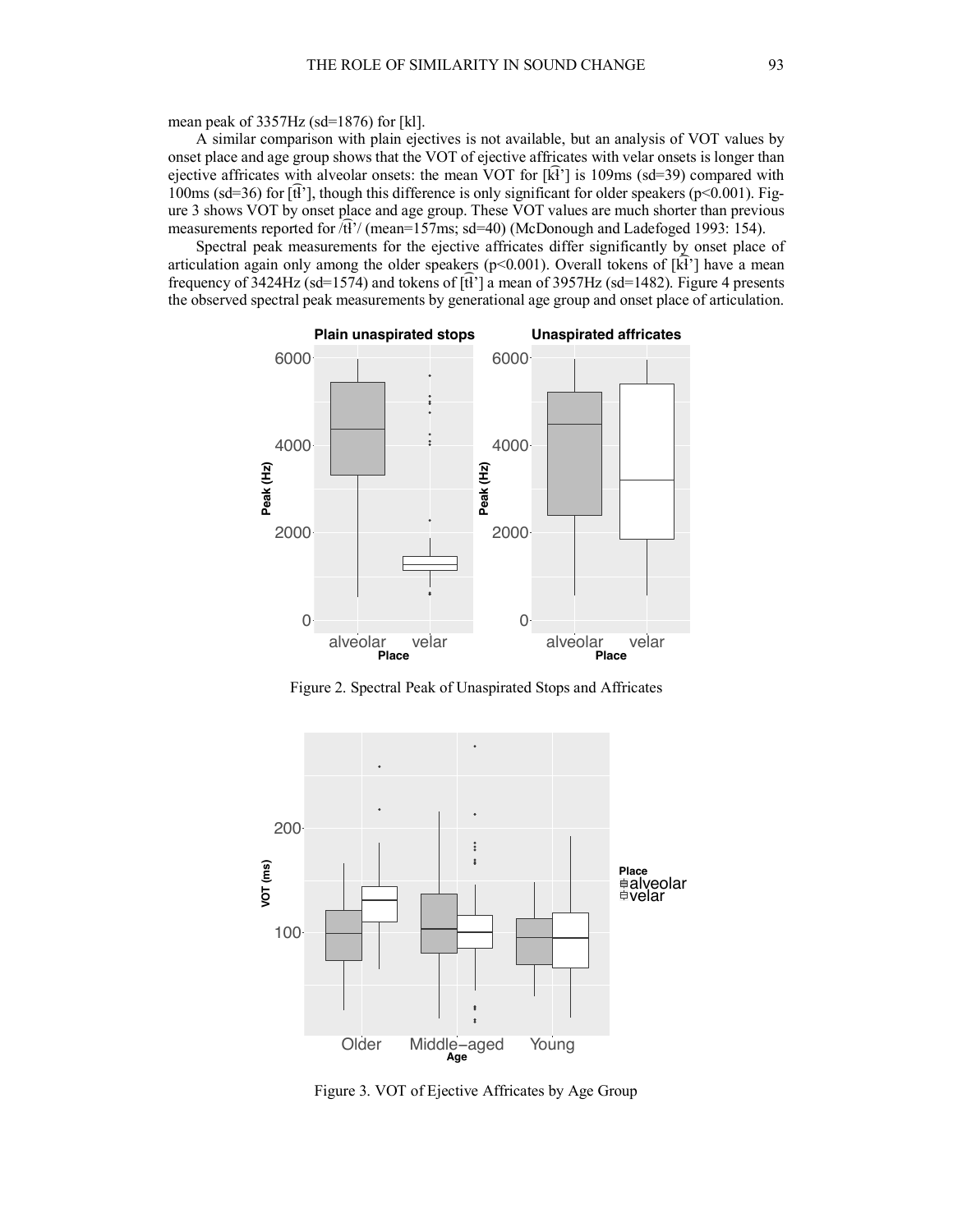

Figure 4. Spectral Peak of Ejective Affricates by Age Group

#### **4.2 Statistical Results**

Logistic regression models were fit to ONSET PLACE of articulation for the unaspirated and ejective affricates. For the unaspirated segments, the final model was fit with the glm function and includes only AGE in years, as a numerical predictor.<sup>2</sup> The final model ( $\chi^2$  = 75.21, df= 1, p<0.0001) has an  $\mathbb{R}^2$  value of 0.57, and a C-value of 0.898. Figure 5 shows the predicted probabilities generated by the effects package (Fox and Weisberg 2019). The predicted probability of a velar onset is presented on the y-axis and AGE is labeled on the x-axis with tick marks indicative of the age of each speaker. This graph shows a sharp increase in predicted velar onsets as age decreases: younger speakers are predicted to favor [kl], while older speakers favor [t͡l]. This distribution shows that the velar variant is predicted to be produced almost entirely by speakers under the age of 50.



Figure 5. Probability of Velar Onsets in Unaspirated Affricates by Age

 <sup>2</sup>Though it is standard to fit a model with SPEAKER and WORD as random effects, due to low token counts, the model for unaspirated affricates did not converge with random effects. When a summary of observations from each speaker was analyzed, AGE was statistically significant, supporting the validity of the glm model output.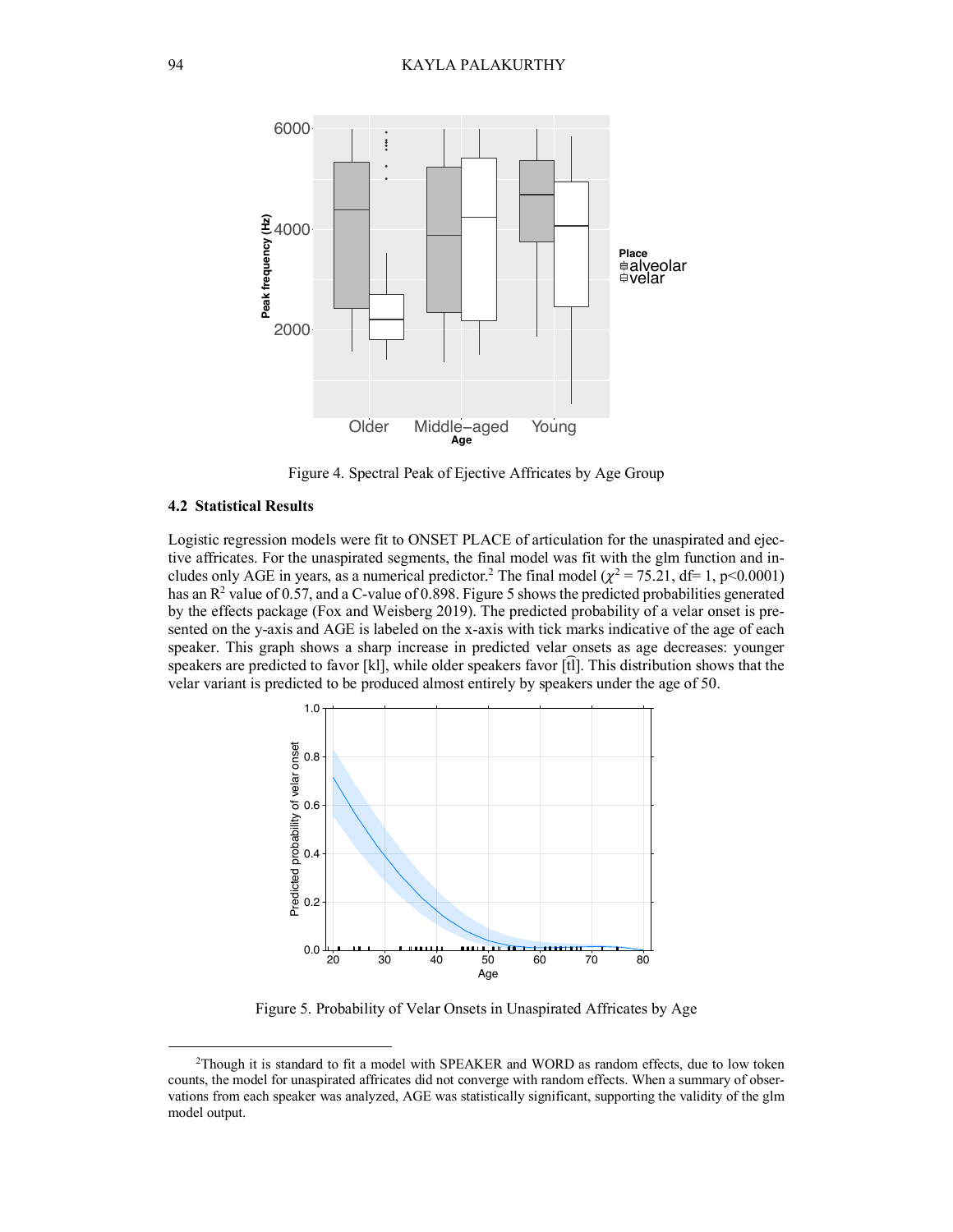Next, a model was fit to ONSET PLACE for the ejective affricates (R<sup>2</sup>m= 0.30; R2c=0.53). The final model included SPEAKER as a random effect adjustment to the intercept, while WORD was removed during model selection. Main effects included: AGE, LANGUAGE BACKGROUND, AUDIBLE LATERAL, and PHONETIC ENVIRONMENT. Regarding the latter two effects, speakers are predicted to favor velar onsets word-initially and when there is no audible lateral release.

The AGE variable was again a significant predictor in this model. Figure 6 shows the predicted probability of velar onsets in the ejective affricates on the y-axis and AGE in years on the x-axis. Similar to the results in figure 5, younger speakers are predicted to produce more velar onsets, though the effect is more gradual than for the unaspirated segments. Speakers of all ages show variation between both onsets, with speakers younger than 45 predicted to favor velar onsets, and speakers older than 45 predicted to favor alveolar onsets. The predictor LANGUAGE BACKGROUND is also significant in the model with results displayed in figure 7. Simultaneous Bilinguals (labeled "L1 both bilingual") significantly differ from the other bilinguals here. The model predicts that for simultaneous bilinguals, nearly all (94%) of their tokens will have velar onsets. The other groups of bilinguals vary but are predicted to favor alveolar onsets.<sup>3</sup>



Figure 6. Probability of Velar Onsets in Ejective Affricates by Age



Figure 7. Probability of Velar Onset in Ejective Affricates by Language Background

 <sup>3</sup>There are only 4 simultaneous bilinguals with 26 tokens and 2 L1 English Sequential Bilinguals with 16 tokens. Given these low token numbers, results should be interpreted cautiously.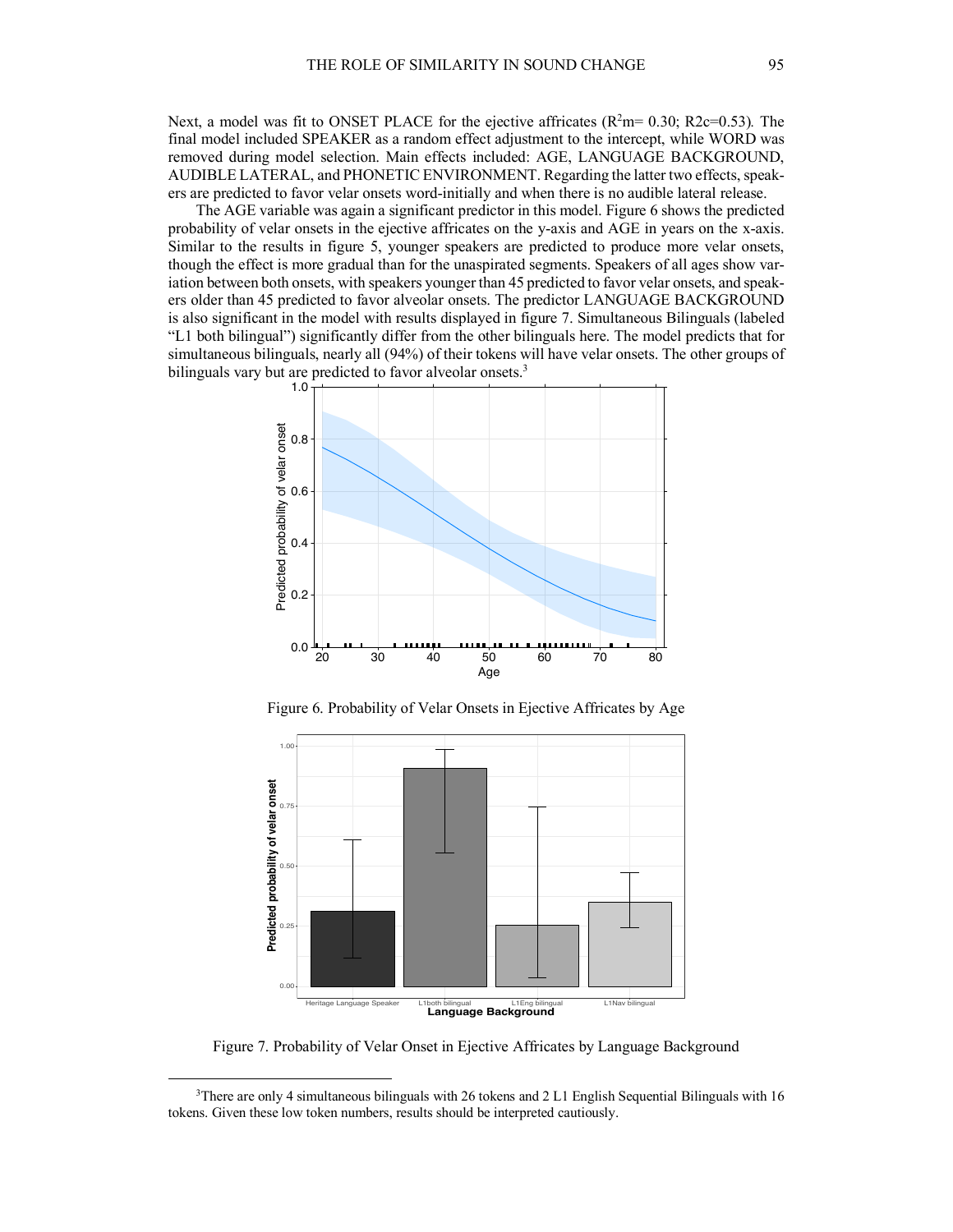# **5 Discussion**

These results reveal incipient changes in the Diné bizaad lateral affricates:  $\frac{\partial \vec{U}}{\partial t}$  /kl/ and  $\frac{\partial \vec{V}}{\partial t}$  / $\frac{\partial \vec{V}}{\partial t}$ . For the unaspirated affricates, though alveolar onsets still occur most often, the high frequency of velar onsets amongst young speakers suggests that  $\sqrt{t}$  /kl/ is a recent innovation. Results from the acoustic analysis show that while plain stops  $/t$  and  $/k$  are distinguished by VOT and spectral peak frequency, in the context of a lateral release these acoustic differences are less robust. There are non-significant spectral differences between [kl] and [tl] variants, but a high degree of variance and overlap remains. Outside of a few Navajo language teachers, who report that they attempt to correct [gl] pronunciations in their classrooms, this change remains below the level of awareness among these speakers. For the ejective affricates, variation between  $[\hat{H}] \sim [\hat{K}]$  is present among speakers of all ages, though velar onsets are more common among younger speakers and simultaneous bilinguals raised speaking both languages. Older speakers vary between alveolar and velar onsets, which are significantly differentiated in spectral peak frequency and VOT.

In terms of motivations for these changes, I propose that the variation in the ejective affricates among proficient speakers indicates that  $\widehat{K}$  is an earlier innovation that has arisen due to phonetic similarity between affricates with velar and alveolar onsets. At the same time, the  $\sqrt{kT}$  gap in the Diné inventory increases the likelihood of change due to what has been called language-specific perceptual assimilation (Blevins and Grawunder 2009). Under this view, variation introduced out of phonetic similarity can be tolerated because there is no contrastive  $\sqrt{\hat{k}}$ ? in the Diné inventory, and more variability is permitted because of an effect of top-down processing whereby speakers would perceive velar  $[\vec{k}]$  as  $\hat{\vec{R}}$  because it is the closest permissible phoneme. Even the acoustically distinct variants produced by the older speakers do not obscure any contrasts.

While phonetic and perceptual similarity motivate this change, the contact with English, which only allows word-initial clusters  $/gl/$  and  $/kl/$ , is likely accelerating the change, evidenced by the strong preference for velar onsets among younger speakers. Especially in the case of the unaspirated segments, the strong correlation between age and velar onsets points to externally-motivated convergent change. Due to increasing English usage in many domains of Diné life, younger speakers have less exposure to Diné bizaad and may be substituting English clusters for Diné phones as they categorize them as equivalent. The practice of borrowing Diné names containing  $\langle \hat{\vec{R}}' \rangle$  into English with /kl/ means that speakers have long been exposed to this conventionalized substitution.

In both proposed changes, younger speakers produce more tokens of the innovative velar onset variant in the observed data, evidence that they are the leaders of these changes, even the younger speakers who use Diné bizaad regularly. These speakers have had sufficient exposure to Diné bizaad to use the language comfortably and regularly, but they also have been exposed, and continue to be exposed, to a great deal of English input, which thus impacts their Diné bizaad pronunciation and results in some convergent changes. Yet, such changes are not necessarily due to partial acquisition or imperfect learning on the part of these younger bilinguals. The correlation between velar onsets and a higher exposure to English accounts for the strong preference amongst the simultaneous bilinguals for velar onsets, but it is surprising that we do not see similar effects amongst the heritage language speakers and L1 English sequential bilinguals, both groups that have similarly received substantial English input. However, due to a highly imbalanced distribution of speakers among the bilingual language background levels, it remains impossible to tease apart the differences between language background and the highly correlated factor of age in this sample. The language background categories are also quite broad and an insufficient proxy for exposure to English over the course of a speaker's lifetime.

#### **6 Conclusion**

To conclude, this paper documents phonetic characteristics of the Diné bizaad unaspirated and ejective laterally-released affricates and proposes incipient changes  $\hat{dl}$  > /kl/ and  $\hat{dl}$ '/ > /ki<sup>2</sup>/. These changes are not stigmatized, and for most speakers, remain below the level of awareness. The changes are argued to be motivated by phonetic similarity, language-specific perceptual assimilation, and expedited by intense contact with English. Because Diné bizaad has no phoneme /kl/, this change does not neutralize any meaningful contrasts. Statistical analysis further reveals that younger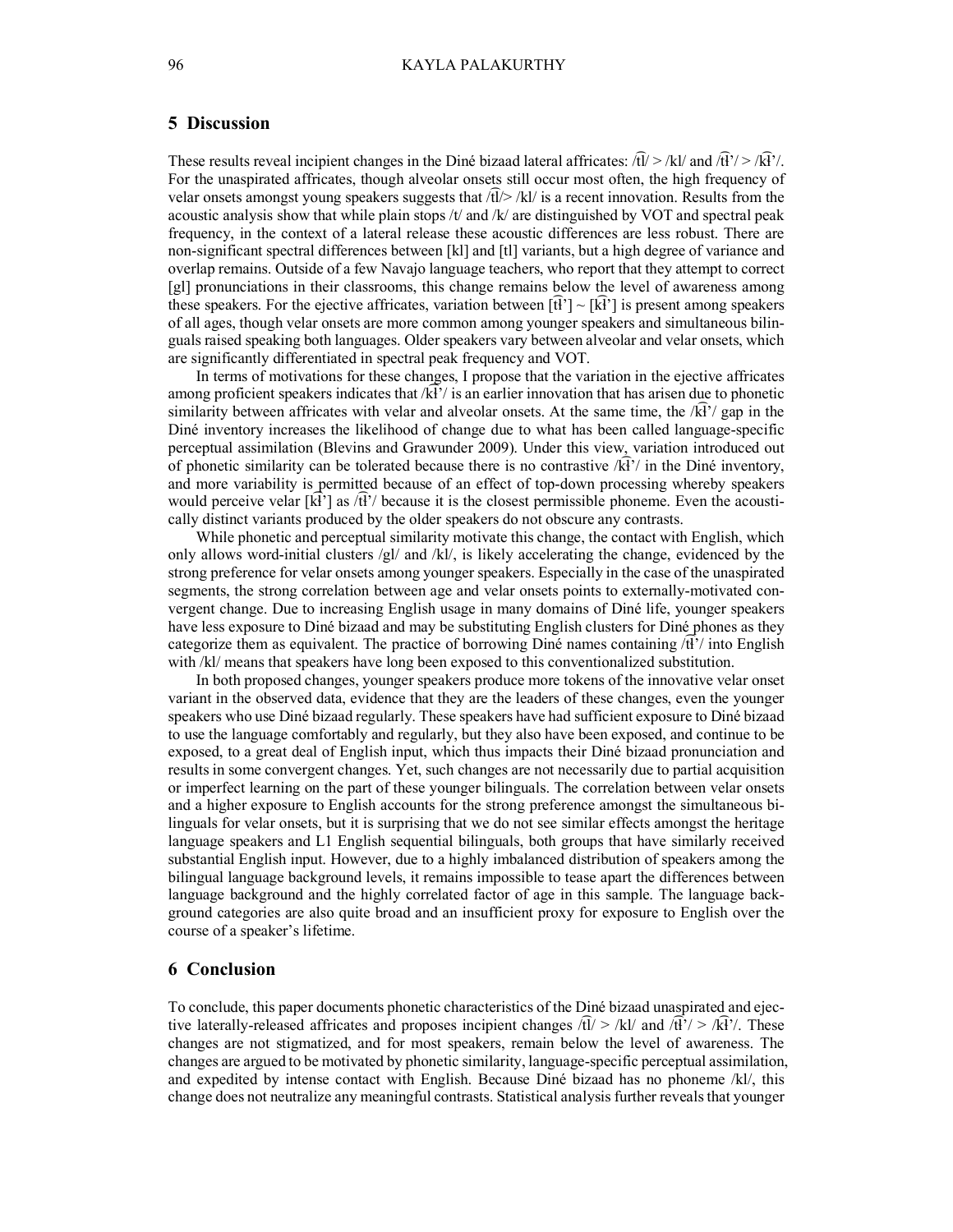speakers are leading the changes, and in the case of the changes in the ejective affricates, variable patterns are present amongst the simultaneous bilinguals. These findings demonstrate that by phonetically examining variation in speech produced by participants of different backgrounds, multiple motivators can be identified for a change that might at first appear to be just a straightforward substitution of similar sounds from English. Furthermore, the non-neutralizing nature of these changes, as well as their low salience, means that if such changes continue to spread, they would be less disruptive than changes that eliminate phonemic contrasts in the inventory (Babel 2009).

# **References**

- Babel, Molly. 2009. The phonetic and phonological effects of obsolescence in Northern Paiute. In *Variation in Indigenous Minority Languages*, ed. J. Stanford and D. Preston, 23–46. Philadelphia: John Benjamins.
- Bates, Douglas, Martin Mächler, Ben Bolker and Steve Walker. 2015. Fitting linear mixed-effects models using lme4. *Journal of Statistical Software* 67:1–48.
- Bird, Sonya. 2008. An exemplar dynamic approach to language shift. *The Canadian Journal of Linguistics* 55(2/3):387–398.
- Blevins, Juliette and Sven Grawunder. 2009. \*KL>TL sound change in Germanic and elsewhere: Descriptions, explanations, and implications. *Linguistic Typology* 13(2): 267–301.
- Bradley, Travis G. 2006. Contrast and markedness in complex onset phonotactics. *Southwest Journal of Linguistics* 25:29–58.
- Campbell, Lyle and Martha C. Muntzel. 1989. The structural consequences of language death. In *Investigating Obsolescence: Studies in Language Contraction and Death*, ed. N. Dorian, 181–196. Cambridge: Cambridge University Press
- Chodroff, Eleanor and Colin Wilson. 2014. Burst spectrum as a cue for the stop voicing contrast in American English. *Journal of the Acoustical Society of America* 136(5):2762–2772.
- Cook, Eung-Do. 1989. Is phonology going haywire in dying languages? Phonological variations in chipewyan and sarcee. *Language in Society* 18(2):235–255.
- Dorian, Nancy. 1993. Internally and externally motivated change in language contact settings: Doubts about the dichotomy. In *Historical linguistics: Problems and Perspectives*, ed. C. Jones, 131–155. London: Longman.
- Flemming, Edward. 2007. Stop place contrasts before liquids. In *Proceedings of the 16th International Congress of Phonetic Sciences*:233–236.
- Fox, John and Sanford Weisberg. 2019. *An R Companion to Applied Regression Third Edition*. Sage.
- Goodfellow, Anne. 2005. *Talking in Context: Language and Identity in Kwakwaka'wakw Society*. Montreal, QC: McGill-Queen's University Press.
- Hallé, Pierre A. and Catherine T. Best. 2007. Dental-to-velar perceptual assimilation: A cross-linguistic study of the perception of dental stop + /l/ clusters. *Journal of the Acoustic Society of America* 121:2899–2914.
- Harlow, Ray, Peter Keegan, Jeannette King, and Margaret Maclagan. 2009. In *Variation in Indigenous Minority Languages*, ed. J. Stanford and D. Preston, 129–152. Philadelphia: John Benjamins.
- Hothorn, Torsten, Frank Bretz, and Peter Westfall. 2008. Simultaneous inference in general parametric models. *Biometrical Journal* 50(3):346–363.
- House, Deborah. 2002. *Language Shift Among the Navajos*. Tucson, Arizona: University of Arizona Press.
- Iskarous, Khalil, Joyce McDonough, and Douglas H. Whalen. 2012. A gestural account of the velar fricative in Navajo. *Laboratory Phonology* 3(1):195–210.
- Kawasaki, Haruko. 1982. An Acoustical Basis for Universal Constraints on Sound Sequences. Doctoral dissertation, University of California, Berkeley.

Kent, Raymond D. and Charles Read. 1992. *Acoustic Analysis of Speech*. San Diego, California: Singular.

- Johnson, Keith. 2003. *Acoustic and Auditory Phonetics Second Edition*. Malden, Massachusetts: Blackwell.
- McDonough, Joyce and Peter Ladefoged. 1993. Navajo Stops. *UCLA Working Papers in Phonetics* 84:151– 164.
- McDonough, Joyce and Valerie Wood. 2008. The stop contrasts of the Athabaskan languages. *Journal of Phonetics* 36:427–449.
- Palakurthy, Kayla. 2019a. Many Ways to Sound Diné: Linguistic Variation in Navajo. Doctoral dissertation, University of California, Santa Barbara.

Palakurthy, Kayla. 2019b. *Variation in Diné bizaad*. Collection in the Alaska Native Language Archive.

de Reuse, Willem. 2006. *A Practical Grammar of the San Carlos Apache Language*. Muenchen: LINCOM. Rice, Keren. 1989. *A Grammar of Slave*. New York: Mouton de Gruyter.

R Core Team. 2017. *R: A language and environment for statistical computing*. R Foundation for Statistical Computing, Vienna, Austria. http://www.R-project.org/. Version 3.4.2.